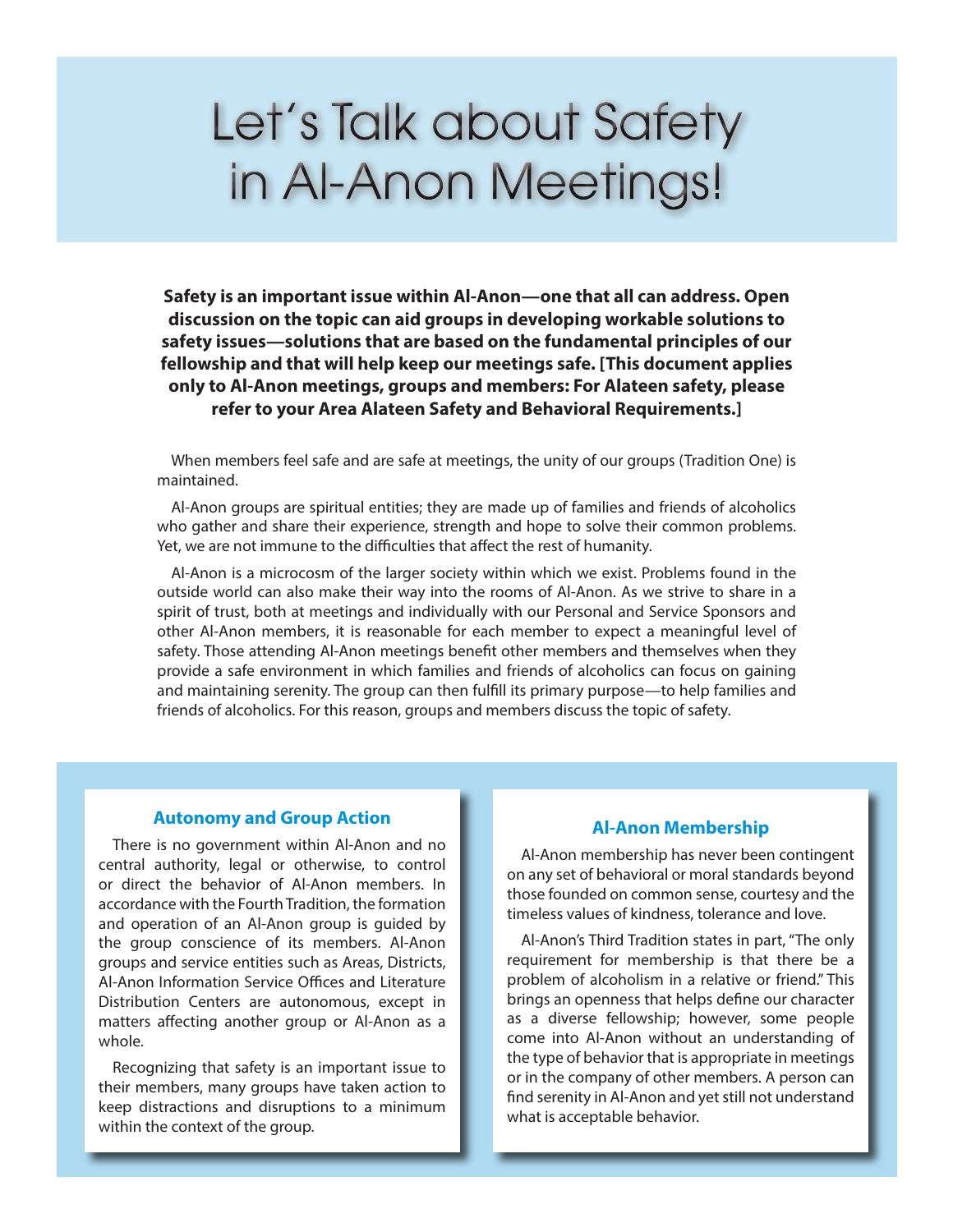#### **Dealing with Disruptions**

While most groups operate with a healthy balance of spontaneity and structure, there are a number of situations that can threaten group unity and challenge the safety of the group and its members. Often these can center on disruptive individuals—those who are confrontational and aggressive or those who are simply unwilling to put the needs of the group first. Such behavior can hijack the focus of a meeting and frighten members, new and old.

Some groups have developed plans for addressing disruptive behavior and have established procedures through their group consciences to ensure that the group's welfare is protected. In many cases, disruptive behavior is preempted by having the Chairperson state the expectations for behavior in the meeting.

Some groups mention in their opening announcements that illegal and disruptive behavior are not tolerated. Still other groups have asked disruptive members to leave the meeting. Additionally, groups and members always have the option to call the appropriate authorities if disruptive behavior continues or anyone's safety is at risk.

# **Group Safety and Unity**

Situations that groups have addressed through their group consciences include: sexual harassment or stalking; threats of violence; bullying; high-pressure controlling behavior; financial coercion; racial intolerance; sexual orientation or gender identification intolerance; and dominance that pressures Al‑Anon members to accept a particular point of view or belief regarding medical treatments and/or medications, politics, religion, or other outside issues. In addition, there may be other behaviors that go on outside of typical meeting times that affect whether someone feels safe enough to return to the group.

Some groups develop their own guidelines or procedures to help keep the meeting safe. Al-Anon members can speak to those who are acting inappropriately, being careful to consider everyone's personal safety when doing so. Situations can be discussed at business meetings, where members can come to a group conscience about how to handle concerns: a meeting on the Traditions may be all that is necessary to make the member aware of behavior that is unacceptable to the group as a whole and help the member become willing to change. As a last resort, the disruptive member may be asked to stop attending the meeting for a specific period of time. Groups that take this drastic action do so to preserve the common welfare and to maintain the unity of the Al‑Anon group.

In any situation, if a person's safety is in jeopardy, or the situation breaches the law, the members involved can take appropriate action to ensure their safety. Calling the proper authorities does not go against any Al‑Anon Traditions. *Anonymity is not a cloak protecting criminal or inappropriate behavior.* 

Inappropriate or predatory behavior, such as unwanted sexual attention or targeting vulnerable members, can be especially troublesome. These behaviors may go on outside of the meeting room. While Al-Anon members can be caring and supportive to those affected, we are not professionals trained to handle such situations. Law enforcement or other professional help may be necessary.

Victims of inappropriate behavior, harassment or predators can let the group know about such situations, often through a Sponsor or trusted friend. This way the group is informed, and members can help address the situation and curtail further problems. Group discussion should focus on how to create an environment where all family members and friends of alcoholics can find and maintain serenity.

# **Al‑Anon and the Law**

Al-Anon membership does not grant anyone immunity under the law; being at an Al-Anon meeting does not put anyone beyond the jurisdiction of law enforcement officers. As individuals, Al‑Anon members are also "citizens of the world," and as citizens, we are not above the law.

Through the group conscience process, many groups have established guidelines identifying when it may be appropriate to call authorities and handle a given situation within the legal system. No Al-Anon group has to tolerate illegal behavior, and any activity within an Al‑Anon meeting is subject to the same laws that apply outside the meeting. In the past, groups have had to confront illegal acts such as violence, embezzlement, theft of property and more.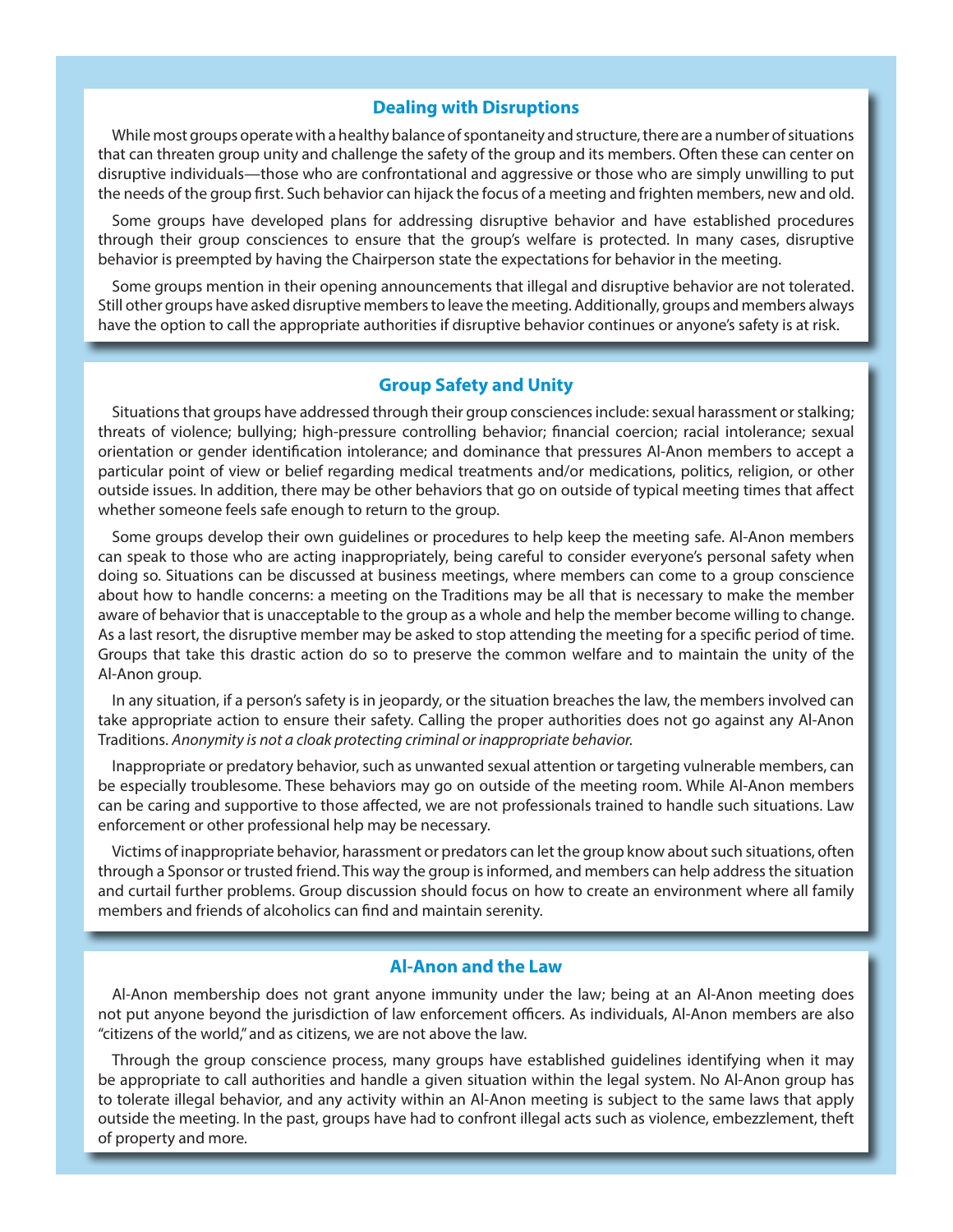#### **Emergencies**

Injuries, accidents, fires, etc., sometimes do occur during meetings. To accommodate these situations, groups can also develop plans and procedures, often in consultation with their meeting location or local authorities. Addressing an emergency situation is more important than continuing the meeting, and members should not hesitate to call emergency personnel in critical situations.

#### **Keeping the Focus on Our Primary Purpose**

Tradition Five states: "Each Al‑Anon Family Group has but one purpose: to help families of alcoholics. We do this by practicing the Twelve Steps of AA ourselves, by encouraging and understanding our alcoholic relatives, and by welcoming and giving comfort to families of alcoholics." It is hoped that our primary purpose will transcend most issues and curtail negative behaviors. However, sometimes issues of safety jeopardize group harmony.

Safety is important to the functioning of the group. When members maintain order and safety in meetings, the group as a whole benefits, and all those involved are able to focus on recovering from the family disease of alcoholism and learning how to live a serene life.

Ultimately, the experience of how these situations are handled can be as varied as our fellowship. Using good judgment and common sense, while adhering to the Twelve Traditions, seems to provide the best guide.

# **What Can Groups and Members Do?**

Groups and members can discuss the topic of safety to raise awareness in the fellowship and seek through sponsorship, workshops and meetings, to create as safe an environment as possible for the newcomer and other members or potential members. This can be the subject of sharing in groups, Districts and Areas.

Here are some helpful suggestions and reminders:

- It is always a good idea to talk about issues of safety before they arise.
- Each member attending an Al‑Anon meeting is responsible for being mindful of safety.
- The Chairperson of each meeting can communicate clearly what Al-Anon is and what it is not.
- Sponsorship plays an important role, and Sponsors can be helpful in pointing out warning signs or unhealthy situations to Sponsees and newcomers.
- Al-Anon members who are concerned about the words or actions of a Sponsor or another member may find it helpful to speak to someone they trust, such as their Al-Anon group or a professional, as needed.
- It may be helpful to include "Safety in Al‑Anon" as a topic in a group inventory.
- Groups may benefit from developing guidelines and procedures on safety.

In all discussions about safety, keep the focus on our primary purpose and our common welfare, and place principles above personalities.

# **A Special Word to Anyone Confronted with Violence**

Al-Anon's gentle process unfolds gradually, over time. But those of us facing violent, potentially life-threatening situations may have to make immediate choices to ensure the safety of ourselves and our children. This may mean arranging for a safe house with a neighbor or friend, calling for police protection, or leaving money and an extra set of car keys where they can be collected at any time in case of emergency.

*It is not necessary to decide how to resolve the situation once and for all*—only how to get out of harm's way until this process of Awareness, Acceptance and Action can free us to make choices for ourselves that we can live with.

Anyone who has been physically or sexually abused or threatened may be terrified of taking any action at all. It can require every ounce of courage and faith to act decisively. But no one has to accept violence. No matter what seems to trigger the attack, we all deserve to be safe.